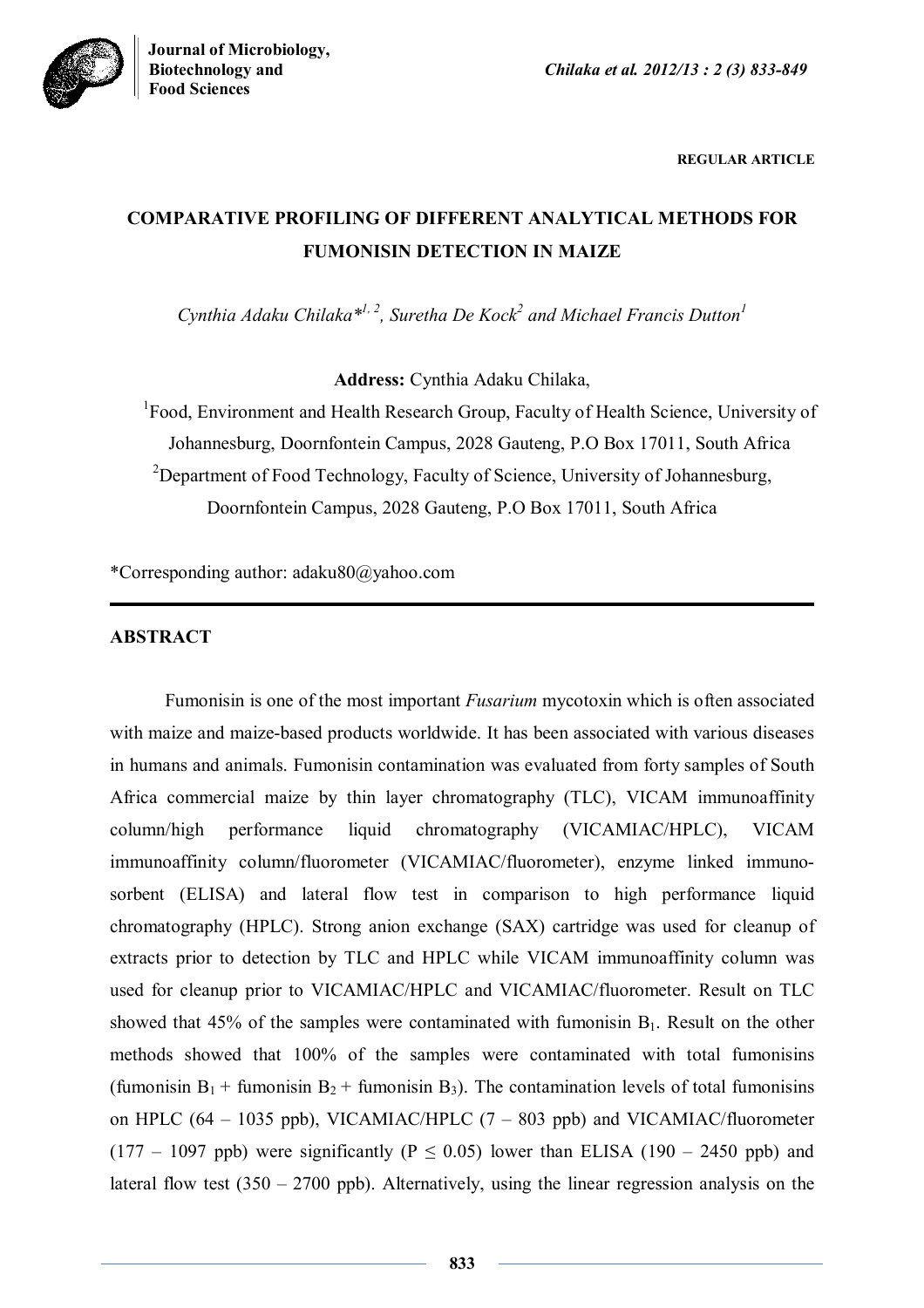results, it was observed that HPLC and lateral flow method showed a close relationship with a regression coefficient of 0.824. Percentage recoveries were 97%, 72%, 91%, 50% and 85% for HPLC, VICAMIAC/HPLC, VICAMIAC/fluorometer, ELISA and lateral flow test, respectively.

**Keywords**: Fumonisins, Maize, Food analysis, Chromatography, Immuno-assay

## **INTRODUCTION**

Maize is one of the major crops grown in South Africa and has been utilised in the production of varieties of food products for humans as well as for the production of animal feeds. However, the crop and its products are reported to be susceptible to fumonisin contamination **(Shephard** *et al***., 1996)** which occur mainly as a result of *Fusarium* infection of the crop in the field and may continue in store if environmental conditions are favourable **(de Vries** *et al***., 2003)**. In addition, the occurrence of this toxin has been reported in other commodities such as rice, wheat, spelt, barley, peanut, fig, pistachio as well as raisin **(Kushiro** *et al***., 2007; Trucksess and Scott, 2008)**. Fumonisins (FBs) are foodborne carcinogenic mycotoxins produced by *F. verticillioides*, *F. proliferatum* and closely related species. High levels of FBs especially fumonisin  $B_1$  (FB<sub>1</sub>) in maize and maize-based products have been reported in Africa and other parts of the world **(Shephard** *et al***., 1996)**. **Shephard**  *et al***. (2000)** revealed significantly high levels (1615 – 6115 ppb) of FBs in maize from Mazandaran Province in Iran with an increased oesophageal cancer. Further studies have also shown high range (17900 – 154900 ppb) of  $FB<sub>1</sub>$  in maize from China Provinces (Linxian County and Cixian County) with high record of oesophageal cancer **(Chu and Li, 1994)**. Rheeder *et al.* (1992) also reported a range of 110 to 117520 ppb of  $FB<sub>1</sub>$  in maize from Transkei region of South Africa. Furthermore high levels of  $FB<sub>2</sub>$  (22960 ppb) in naturally contaminated maize samples have been reported in Transkei, Eastern Cape Province in South Africa **(Rheeder** *et al***., 1992)**. Co-occurrence of FB and other *Fusarium* mycotoxins such as zearalenone and trichothecenes (deoxynivalenol and nivalenol) as well as *Aspergillus* mycotoxins such as aflatoxins in food and feed commodities have also been reported **(D'Mello** *et al***., 1999)**. Such co-occurrences may be more detrimental than individual mycotoxins as a result of their synergistic effects **(D'Mello** *et al***., 1999)**.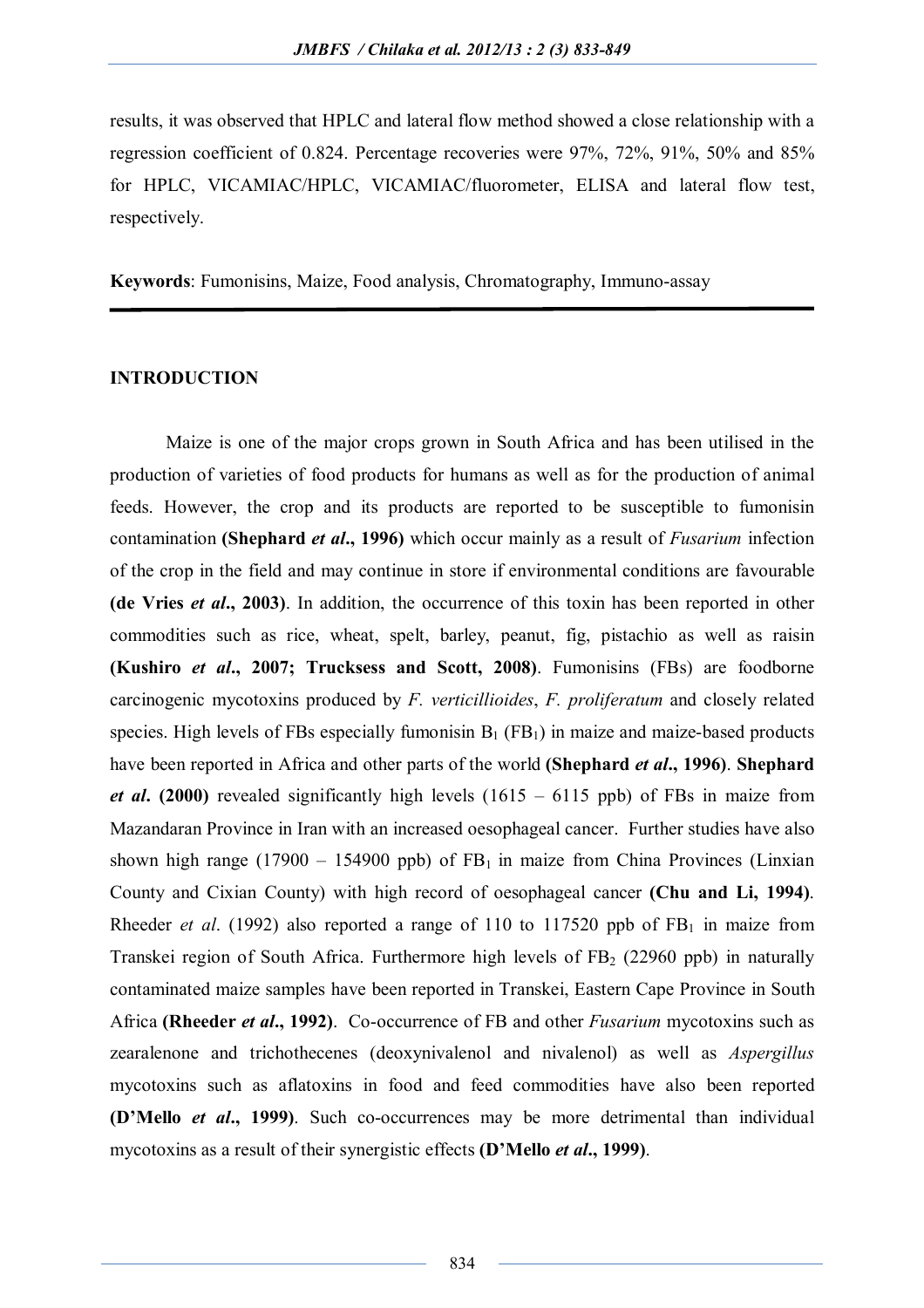Fumonisin  $B_1$  has been linked to several human and animal diseases worldwide as a result of its hepatotoxicity, nephrotoxicity, immune stimulation and suppression, liver and kidney tumours and developmental abnormalities **(Harrison** *et al***., 1990; Voss** *et al***., 2001)**. In animals, studies have shown that ingestion of high level of  $FB<sub>1</sub>$  contaminated feed causes equine leukoencephalomalacia (ELEM) in horses **(Marasas, 1996)**, hepatocarcinogenesis in rats **(Gelderblom** *et al***., 2001)** and porcine pulmonary oedema (PPE) in pigs **(Harrison** *et al***., 1990**). Human maternal consumption of high concentrations of FB<sub>1</sub> during the early stages of pregnancy is assumed to increase the risk of neural tube defects of the brain and spinal cord **(Missmer** *et al***., 2006)**. **Bhat** *et al***. (1997)** also reported an outbreak of abdominal pain and diarrhoea in humans in India as a result of consumption of mouldy maize and sorghum contaminated with  $FB<sub>1</sub>$ .

Due to the health risk of these toxins on humans and animals, there is need to monitor the safety of maize grains and its products. Thus, food legislation is put in place to serve as a tool to safeguard the health of food consumers and the economic interests of food and feed producers and traders **(van Egmond and Jonker, 2004)**. Setting up mycotoxin limits and regulation requires regular availability of toxicological data and data on the occurrence of mycotoxin concentrations in food commodities, and the knowledge of the distribution of mycotoxin concentrations within lots through availability of analytical methods **(van Egmond and Jonker, 2004)**. Although several methods have been developed for determination of FB, the most common and widely used and accepted definitive method is high-performance liquid chromatography (HPLC) **(Shephard** *et al***., 1996)** which depends on the use of advanced instrumentation. This method has limitations, as it is expensive and requires trained technical staff to operate. In addition, the method does not give a rapid result which makes it difficult to be applied on a routine basis outside laboratory **(Sulyok** *et al***., 2007)**. Simpler methods need to be developed which would be cheap, simple, quick and accurate, where necessary could be confirmed more precisely by HPLC over a longer period of time. If such a scheme could be developed and adopted as a general method of assessment, it would be possible to develop a general data model that describes the occurrence and levels of FB with respect to maize cultivars, climatic and seasonal effects and geographical location of maize production (M.F. Dutton, Personal Communication).

The present study aims to determine the efficacy of different analytical methods such as thin layer chromatography (TLC), VICAM immunoaffinity column / HPLC (VICAMIAC/HPLC), VICAM immunoaffinity column / fluorometer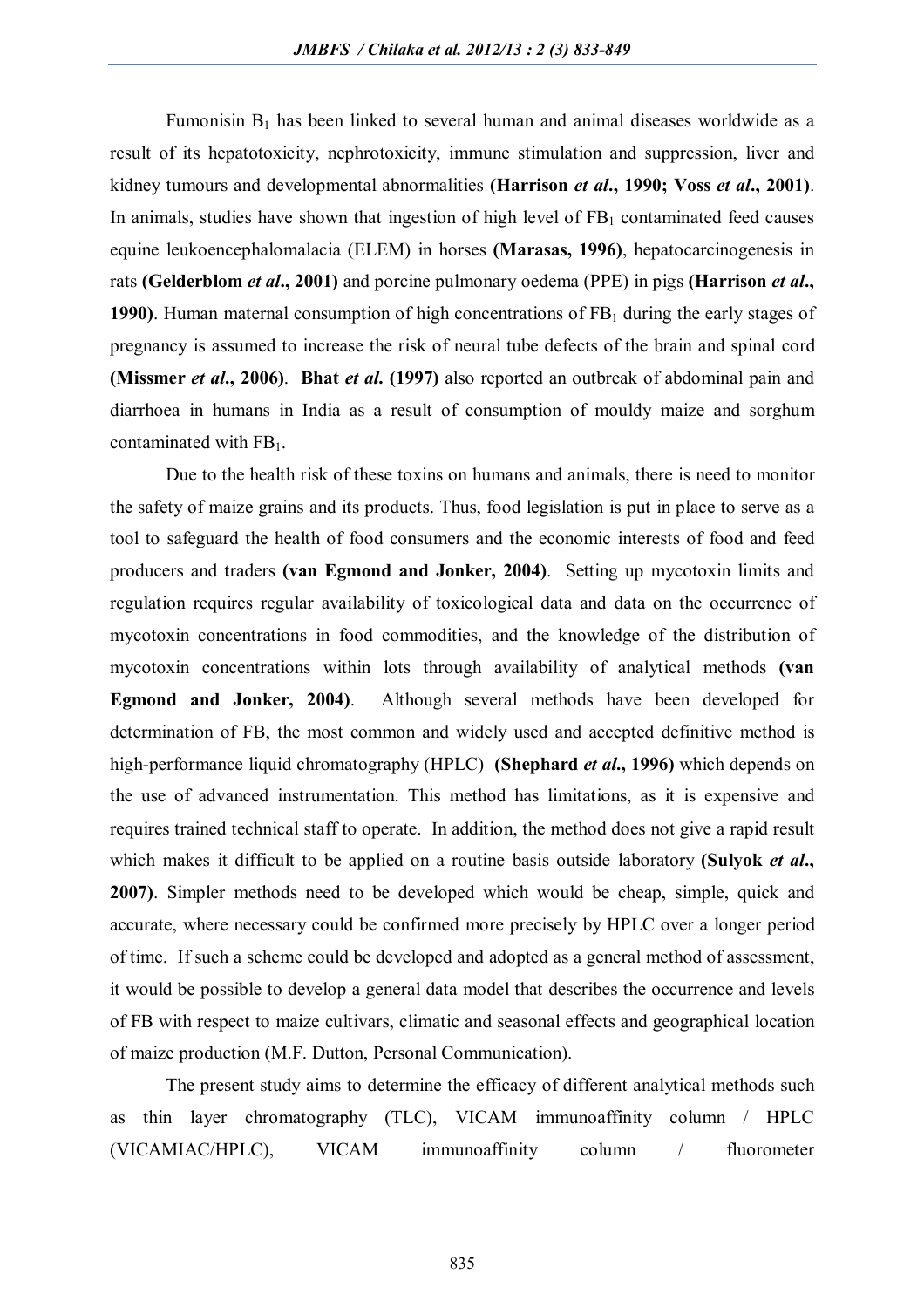(VICAMIAC/fluorometer), Ridascreen enzyme-linked immunosorbent assay (ELISA) and lateral flow test strip in comparison to HPLC in the detection of FB in maize.

## **MATERIAL AND METHODS**

All chemicals were of analytical grade. Solvents used for chromatography were HPLC grade. Fumonisin  $B_1$ ,  $FB_2$ ,  $FB_2$  standards were purchased from PROMEC, MRC, South Africa.

## **Sample material and preparation**

Forty maize samples were randomly collected from several batches in two different commercial feed companies in Kwazulu Natal, South Africa in 2010. A total of twenty maize samples were collected from each of the feed company resulting to forty maize samples. The operational capacities of the companies are similar necessitating the equal sample collection. The collection source of maize for these companies covers all the provincial areas where maize is grown in South Africa. Maize samples were dry and without visible mould. Sampling was done randomly by taking samples from several locations in a batch and thoroughly mixed to obtain about 1kg giving a total collection weight of 40kg. Mixed maize samples were then milled using a clean, sterile commercial blender (Waring ®, Model 700G) and packaged in sealed sterile plastic bags The samples were then placed in a cool dry box and transported to Food, Environment and Health Research Group (FEHRG) laboratory, University of Johannesburg, South Africa for further analysis.

## **Extraction and clean-up of maize**

i) Extraction and clean-up procedure by SAX columns was performed as described by Bennett and Richard (1994) with some modifications. Ten grams of finely ground maize sample was mixed in 30 ml of acetonitrile / water (50/50,  $v/v$ ) and placed on a mechanical shaker for 60 min. The extract was filtered through Whatman No 4 filter paper. Aliquots (2 ml) of each extract was adjusted to pH between 5.9 and 6.5 with 1M acetic acid or 1M sodium hydroxide where necessary and further diluted with 4 ml of methanol/water (70/30, v/v) before loading onto a preconditioned [preconditioned with 5 ml methanol and washed with 5 ml methanol/water (70/30, v/v)] SAX column at a flow rate of 1 ml/min, while allowing column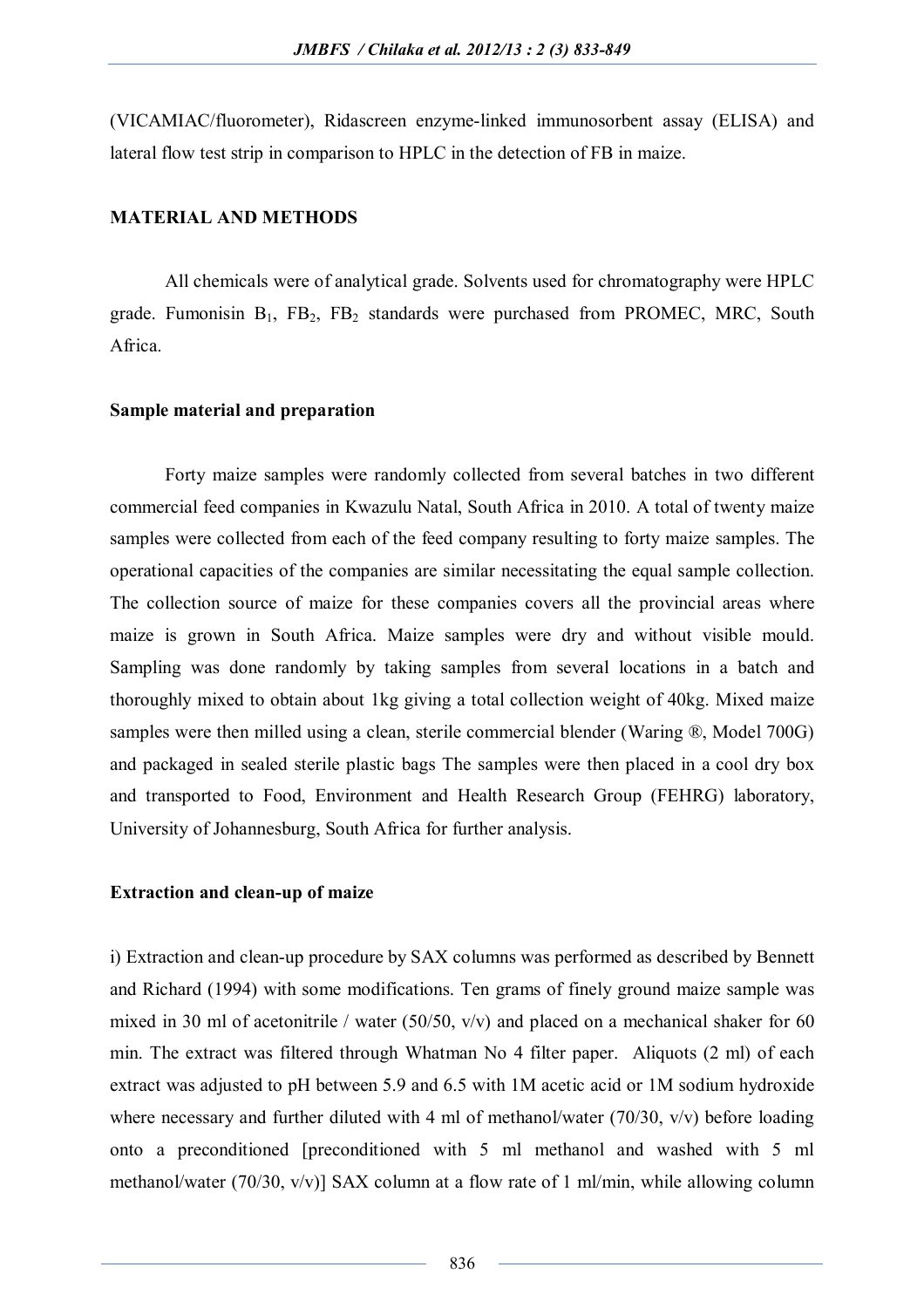not to dry out. The column was then washed with 5 ml methanol/water (70/30, v/v) and 5 ml of methanol. Fumonisins were eluted with 5 ml methanol/acetic acid (99/1, v/v) at flow rate of 1 ml/min and the eluate was evaporated to dryness at 50 ºC with a stream of nitrogen gas and stored at 4 ºC for further analyses.

ii) Maize samples were also extracted and cleaned with VICAM immuno-affinity clean-up according to VICAM instruction manual. Fifty grams of finely ground sample was mixed with 5 g of non iodized sodium chloride (NaCl) and 100 ml of methanol/water  $(80/20, v/v)$ and blended at high speed for 5 min using Waring ® Model 700G Blender. The sample was filtered through fluted filter paper and the extract (10 ml) was diluted with 40 ml phosphate buffer saline (PBS) and passed through a microfibre filter. Ten millilitres of the diluted extract was passed through the VICAM Fumonitest column and the column was washed with 10 ml PBS. Fumonisin was eluted by passing 1.5 ml of methanol through the column at flow rate of 1 ml/min and the eluate was collected in a glass cuvette. The eluate was transferred into an amber vial and dried under nitrogen gas at temperature of 50 ºC.

## **Detection and quantification of fumonisins**

## *i) Thin Layer Chromatography*

Maize samples were screened for fumonisin using TLC plate (20 x 20 cm) precoated with silica gel G. The dried extract from SAX column was re-dissolved with 200 µl of methanol and 20  $\mu$ l of aliquot or FB<sub>1</sub> standard (concentration: 20  $\mu$ g/ml) was spotted on a TLC plates, dried and a one and two-dimensional TLC was performed using butanol/water/acetic acid (12/5/3, v/v/v) (BWA). Plate was dried and derivatised with anisaldehyde reagent (70 ml CH<sub>3</sub>OH, 5 ml concentrated sulphuric acid (H<sub>2</sub>SO<sub>4</sub>), 10 ml glacial acetic acid and 500  $\mu$ l p-anisaldehyde (p- methoxy-benzaldehyde)) followed by heating for 1 min at 120 ºC.

## *ii) High Performance Liquid Chromatography*

Fumonisins (FB<sub>1</sub>, FB<sub>2</sub> and FB<sub>3</sub>) were quantified by HPLC according to Shephard *et al.* (2000). Maize extracts from SAX column were reconstituted in 1 ml of methanol and 50 µl of extract or standard (concentration: 5, 10, 20  $\mu$ g/ml) were transferred into HPLC vial and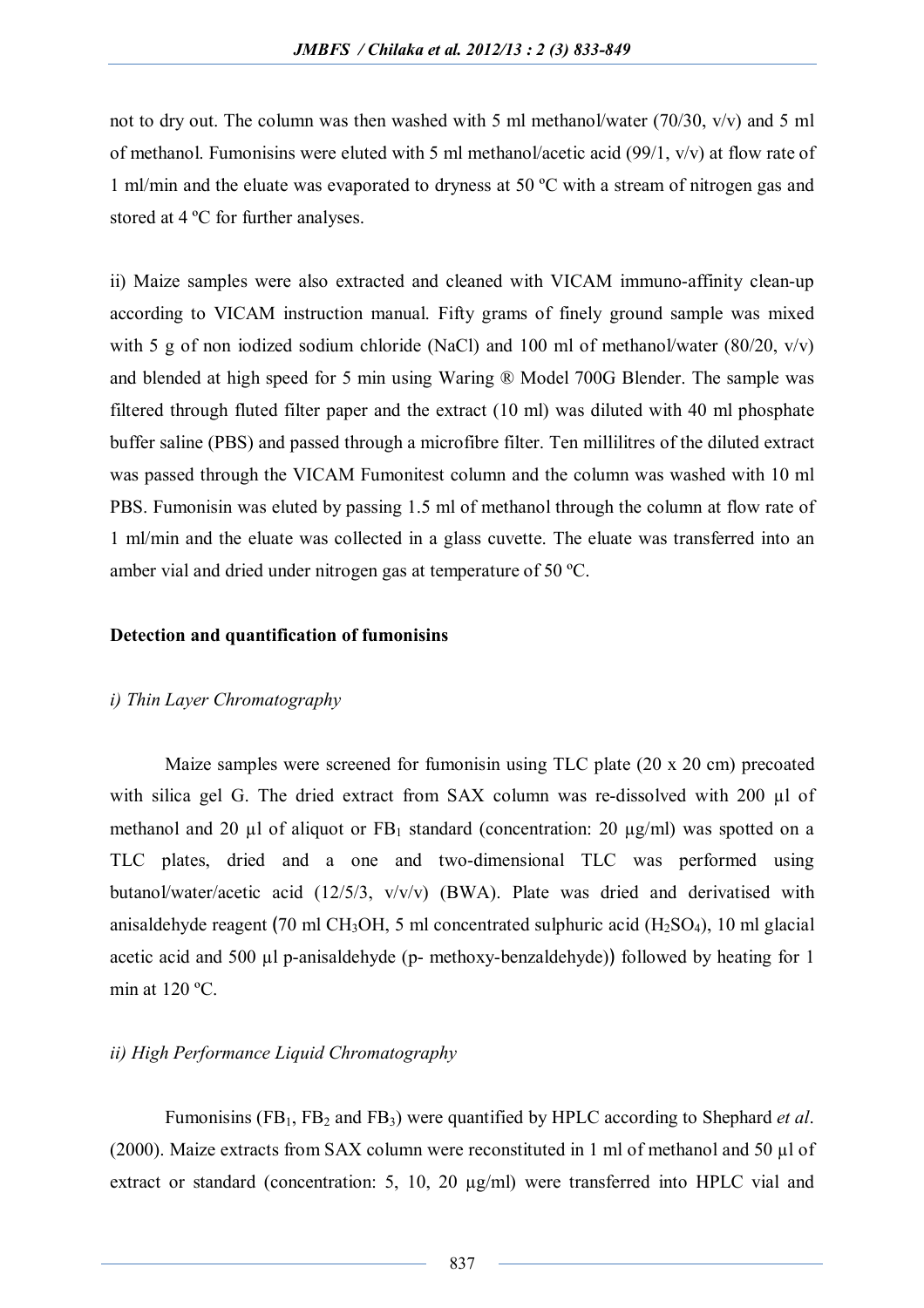derivatized with 250  $\mu$ l o-phthaldialdehyde (OPA) (40 mg OPA in 1ml CH<sub>3</sub>OH and diluted with 5 ml 0.1 M sodium tetraborate (Na<sub>2</sub>B<sub>2</sub>O<sub>4</sub>) and 50  $\mu$ l mercapthoethanol). The mixture (40µl) was injected into the HPLC at excitation and emission wavelengths of 335 and 440 nm, respectively within a minute of preparation due to the instability of OPA. The mobile phase (0.1 M sodium di-hydrogen phosphate/methanol (20/80,  $v/v$ ) adjusted to pH 3.4) was run at a flow rate of 1 ml/min.

#### *iii) VICAM*

The dried extracts from VICAM immuno-affinity column were re-dissolved in 200 µl of HPLC grade methanol and quantified with HPLC and fluorometer method. The eluate for the fluorometer was mixed with 1 ml of developer A and B mixture in a cuvette and placed in a calibrated fluorometer (VICAM SERIES 4) to determine total fumonisins  $(FB_1 + FB_2 + FB_3)$ concentration after 240 s.

## *iv) Enzyme linked immuno-sorbent assay (ELISA)*

Maize samples were assayed using Ridascreen fumonisin kit according to Ridascreen fumonisin manual. Briefly 5 g of each ground sample was mixed with 25 ml of 70% methanol, shaked for 3 min and filtered. The filtrate was diluted with distilled water to a ratio of 1/13, v/v and 50 µl of diluted extract was used for the analysis. Fifty microliter of the standard solution or sample was added into the microwells and 50 µl enzyme conjugate and 50 µl anti-fumonisin antibody solution added. The mixture was mixed gently and incubated for 30 min at room temperature. The mixture was poured out and the plates were washed three times with 250 µl of distilled water followed by addition of 100 µl substrate/chromogen, mixed and incubated for 15 min at room temperature in the dark. Thereafter 100 µl of stop solution was added, mixed gently and the absorbance read within 10 min at wavelength of 450 nm.

## *v) Lateral flow test*

Maize samples were analysed using ROSA mycotoxin test kit for fumonisin (Charm Sciences INC, USA). Briefly 50 g of sample was mixed with 100 ml of 70% methanol and shake for 2 min and filtered. The extract  $(100 \mu l)$  was diluted with 1 ml fumonisin dilution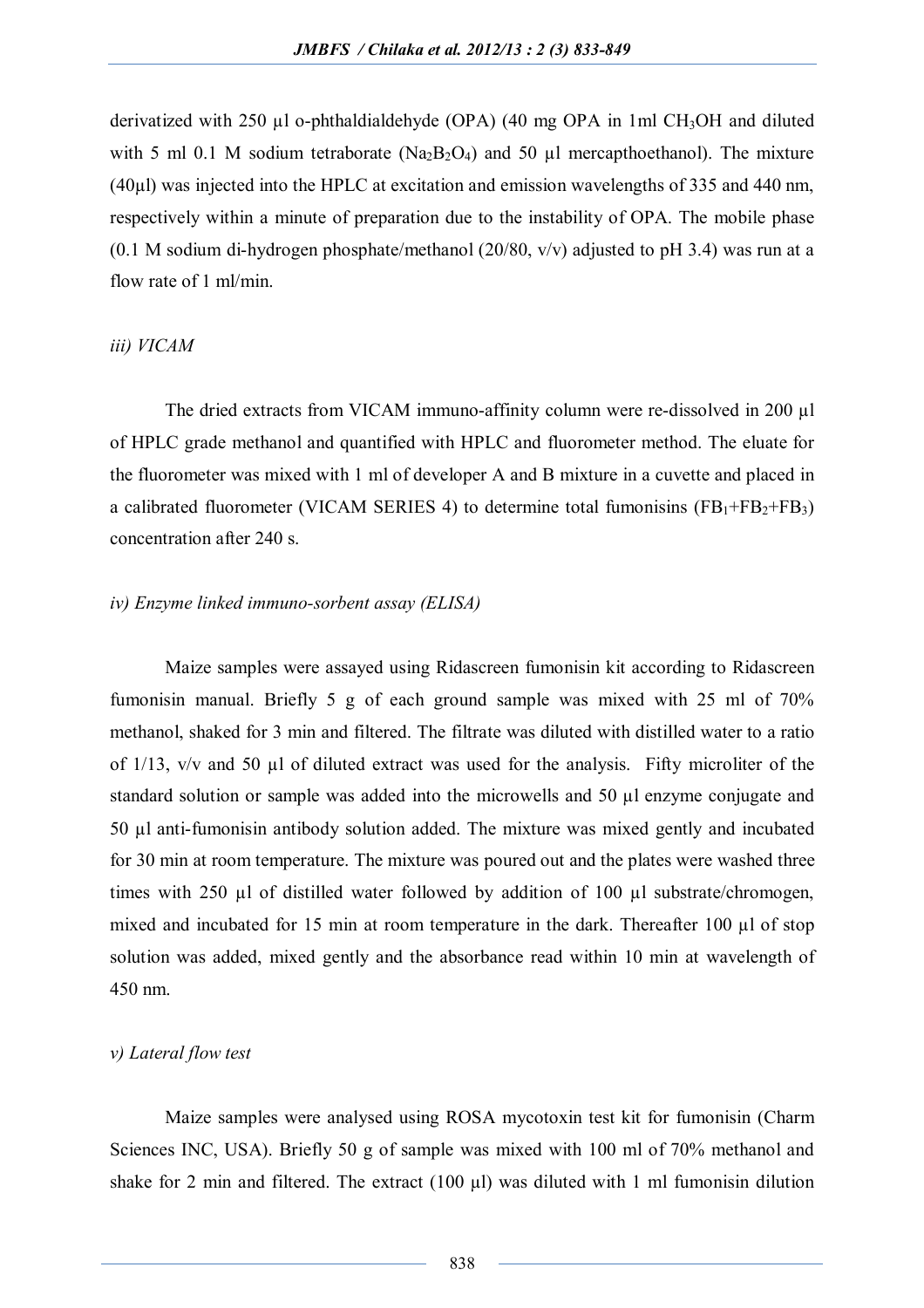buffer. A second dilution was done by diluting 300 µl diluted extract with 1ml fumonisin dilution buffer and 300 µl of second diluted extract or standard was pipetted into the strip and incubated for 10 min before removing the strip and read on ROSA-M reader within 2 min after incubation.

## **Method validation**

Validation of methods was done by determination of recovery rate and repeatability of the methods. Recovery analysis was determined in triplicates using the different analytical methods by spiking maize samples of known concentration with 50 µg/kg of FB standards  $(FB_1, FB_2 \text{ and } FB_3).$ 

## **Statistical analysis**

Results obtained were analysed using a one-way analysis of variance (ANOVA) to derive mean values which were compared by significant difference ( $\leq 0.05$ ) using all pairwise multiple comparison procedures (HOLM-Sidak method). Additionally, a linear regression analysis was performed between the results of VICAMIAC/fluorometer, VICAMIAC/HPLC, ELISA and lateral flow method and HPLC. Data were graphically represented with SigmaPlot and mean values were deemed to be significantly different if the level of probability was  $\leq$ 0.05.

## **RESULTS**

All the maize samples analysed were positive for total fumonisins  $(FB_1 + FB_2 + FB_3)$  on the different methods, except for the TLC which is often used for qualitative analysis. The HPLC analysis showed the occurrence of different ratios of fumonisins in the maize samples ranging from  $8 - 892$  ppb,  $31 - 143$  ppb and  $0 - 242$  ppb for  $FB_1$ ,  $FB_2$  and  $FB_3$ , respectively (Table 1 and Figure 1). The result revealed that  $FB_1$ ,  $FB_2$  and  $FB_3$  occurrence were similar to that reported by Ross *et al.* (1992) and Nelson *et al.* (1993). Fumonisin  $B_1$  was significantly different from  $FB_2$  and  $FB_3$  while a significant difference was also observed between  $FB_2$  and  $FB<sub>3</sub>$  in the commercial maize samples from South Africa (Table 1).

The data on TLC analysis demonstrates the occurrence of  $FB<sub>1</sub>$  at 45 % incident rate in the maize samples (Figure 2). Data obtained on other methods used showed total FB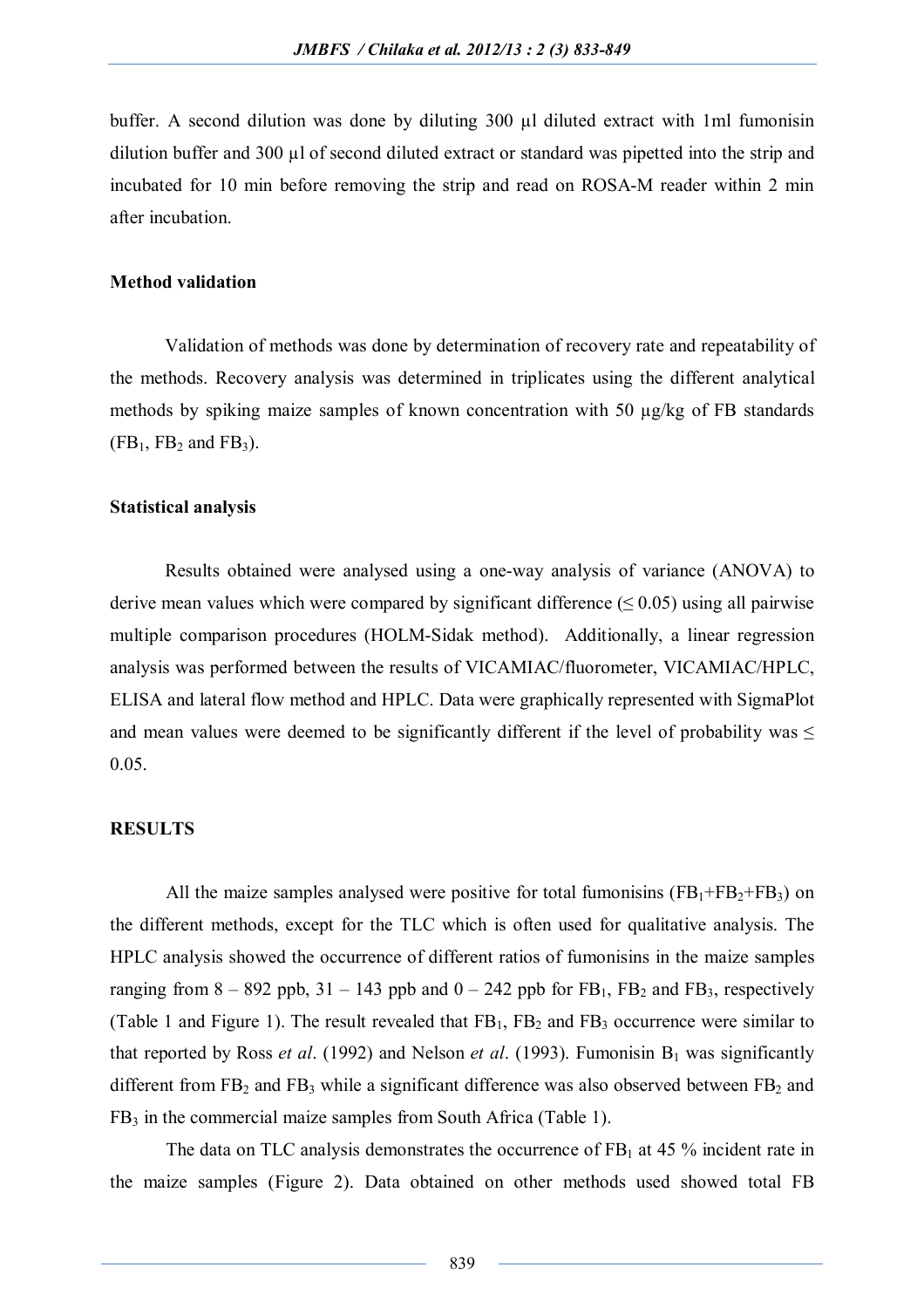concentration ranging between 64 to 1035 ppb (HPLC), 7 to 803 ppb (VICAMIAC/HPLC), 177 to 1097 ppb (VICAMIAC/fluorometer), while result of ELISA and lateral flow method revealed much higher level of FB, 190 – 2450 ppb and 350 - 2700 ppb, respectively (Table 2). Table 2 and 3 showed that HPLC, VICAMIAC/HPLC and VICAMIAC/fluorometer had lower range and mean values of FB when compared to ELISA and Lateral flow method. Furthermore, no significant difference was observed between HPLC, VICAMIAC/HPLC and VICAMIAC/fluorometer on FB contamination. Significant difference was observed between HPLC and ELISA and Lateral flow method.

Using a simple linear regression analyses to compare the results of different methods, the highest correlation was observed between HPLC and lateral flow method with a regression coefficient of 0.824 followed by the correlation between HPLC and VICAMIAC/fluorometer method (regression coefficient = 0.764) while HPLC and VICAMIAC/HPLC had a regression coefficient of 0.503 (Figure 3). However, result of HPLC in comparison with result of ELISA gave a very low regression coefficient  $(r = 0.223)$ when compared to other methods (Figure 3).

Furthermore, recovery values in triplicate were calculated to determine the accuracy of the methods. It was observed that HPLC (97%), VICAMIAC/fluorometer (91%) and lateral flow method (85%) gave the highest recovery rate when compared to VICAMIAC/HPLC (72%) and ELISA (50%) methods.

| Fumonisin       | Sample $(\% )$ | Ranges (ppb) | Mean (ppb)      | Sig.     |
|-----------------|----------------|--------------|-----------------|----------|
| FB <sub>1</sub> | 100            | $8 - 892$    | 331 $(\pm 163)$ | $0.000*$ |
| FB <sub>2</sub> | 100            | $31 - 143$   | 78 $(\pm 30)$   | $0.000*$ |
| FB <sub>3</sub> | 95             | $0 - 242$    | 46 $(\pm 48)$   | $0.000*$ |

**Table 1** Fumonisins contamination in maize samples using HPLC

Values are average of 40 samples, \* the mean difference is significant at  $\leq 0.05$  level, Values in parathesis are ±standard deviation, sig. - significant difference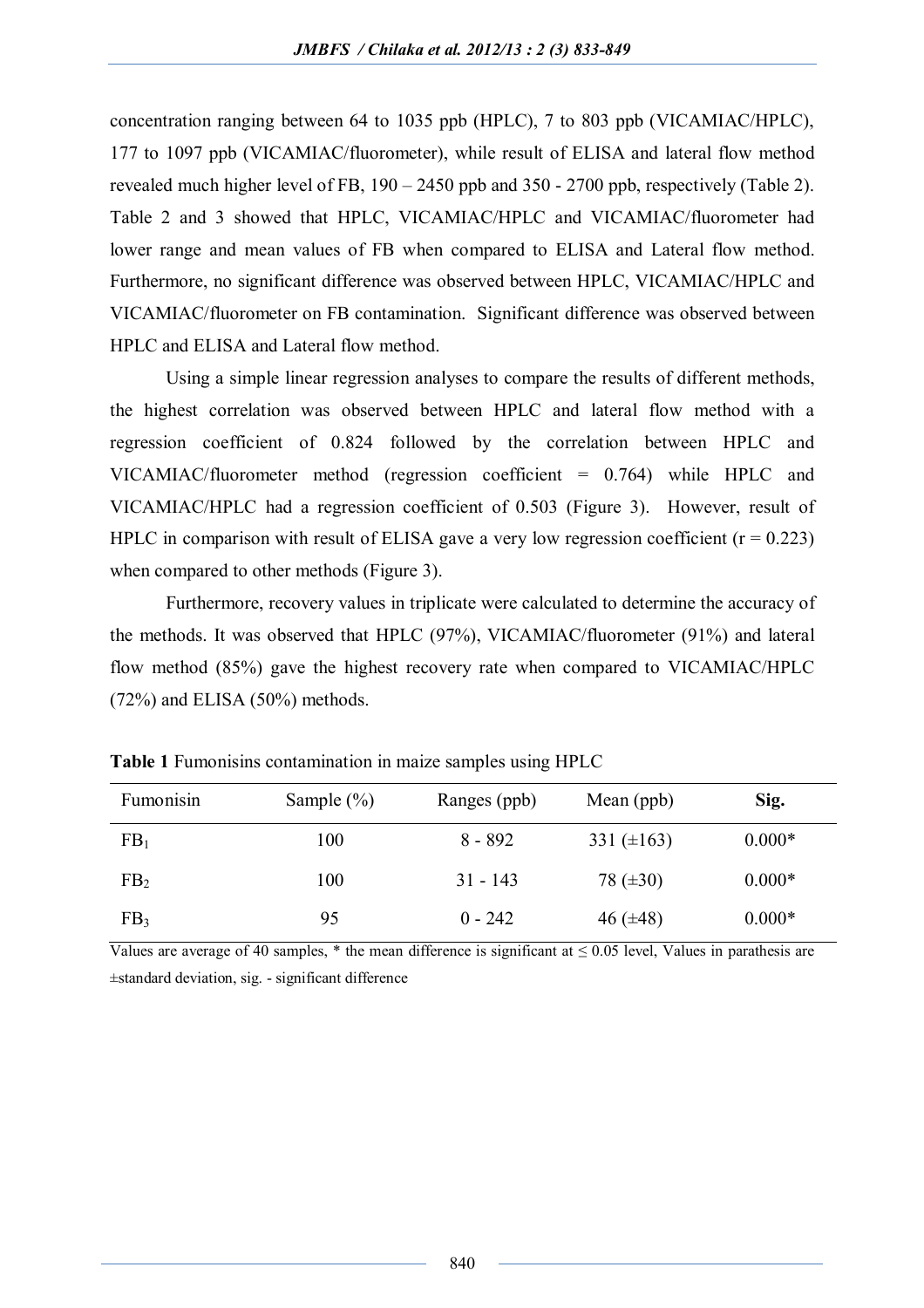**Table 2** Comparative study of total fumonisins detection in South African commercial maize with different analytical methods

| Analytical methods   | $%$ Incident | Range (ppb) | Mean (ppb)       |
|----------------------|--------------|-------------|------------------|
| <b>HPLC</b>          | 100          | 64-1035     | 455 $(\pm 201)$  |
| VICAMIAC/HPLC        | 100          | 69-907      | 338 $(\pm 201)$  |
| VICAMIAC/Fluorometer | 100          | 177-1097    | 473 $(\pm 204)$  |
| <b>ELISA</b>         | 100          | 190-2450    | 1337 $(\pm 795)$ |
| Lateral flow method  | 100          | 350-2700    | 1050 $(\pm 485)$ |

Mean values are average of 40 samples, Values in parathesis are ±standard deviation



**Figure 1** Chromatogram of fumonisin on HPLC at 40  $\mu$ l injection (a) fumonisin B<sub>1</sub> standard (10  $\mu$ g/ml), (b) fumonisin B<sub>2</sub> standard (10  $\mu$ g/ml), (c) fumonisin B<sub>3</sub> standard (10  $\mu$ g/ml) and (d) fumonisin  $B_1$ ,  $B_2$  and  $B_3$  in maize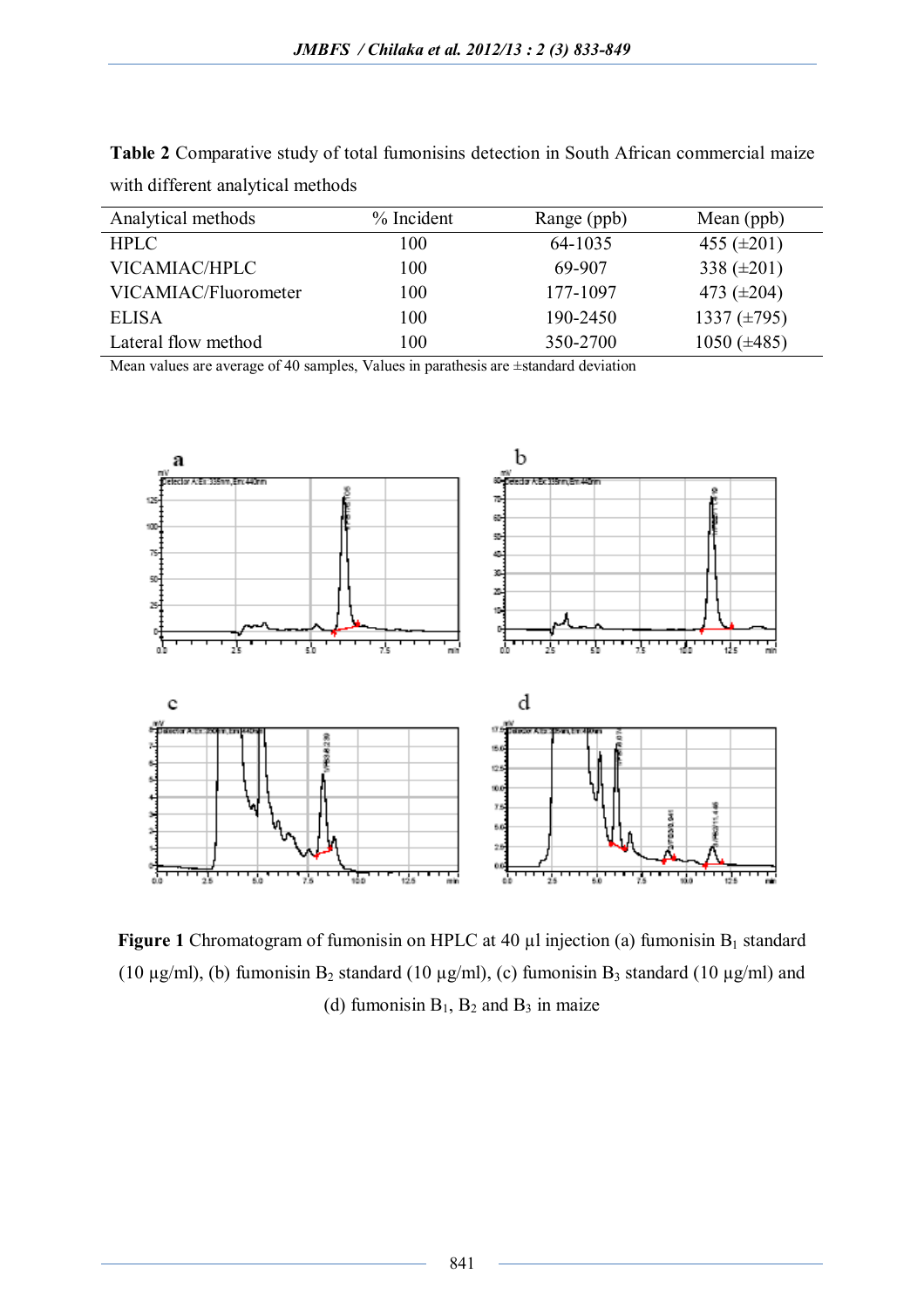

**Figure 2** One dimensional TLC silica plate showing  $FB<sub>1</sub>$  standard (A), uncontaminated samples (B-E) and contaminated maize samples (F-K).

**Table 3** Results of HPLC, VICAMIAC/HPLC, VICAMIAC/fluorometer, ELISA, lateral flow method in South African commercial maize showing significant different

| (a) Methods          | (b) Methods          | Sig.     |
|----------------------|----------------------|----------|
| <b>HPLC</b>          | VICAMIAC/HPLC        | 0.243    |
|                      | VICAMIAC/Fluorometer | 0.850    |
|                      | <b>ELISA</b>         | $0.000*$ |
|                      | Lateral flow         | $0.000*$ |
| VICAMIAC/HPLC        | <b>HPLC</b>          | 0.243    |
|                      | VICAMIAC/Fluorometer | 0.175    |
|                      | <b>ELISA</b>         | $0.000*$ |
|                      | Lateral flow         | $0.000*$ |
| VICAMIAC/Fluorometer | <b>HPLC</b>          | 0.850    |
|                      | VICAMIAC/HPLC        | 0.175    |
|                      | <b>ELISA</b>         | $0.000*$ |
|                      | Lateral flow         | $0.000*$ |
| <b>ELISA</b>         | <b>HPLC</b>          | $0.000*$ |
|                      | VICAMIAC/HPLC        | $0.000*$ |
|                      | VICAMIAC/Fluorometer | $0.000*$ |
|                      | Lateral flow         | $0.004*$ |
| Lateral flow         | <b>HPLC</b>          | $0.000*$ |
|                      | VICAMIAC/HPLC        | $0.000*$ |
|                      | VICAMIAC/Fluorometer | $0.000*$ |
|                      | <b>ELISA</b>         | $0.004*$ |

Values are average of 40 samples,  $*$  the mean difference is significant at  $\leq 0.05$  level, sig. - significant difference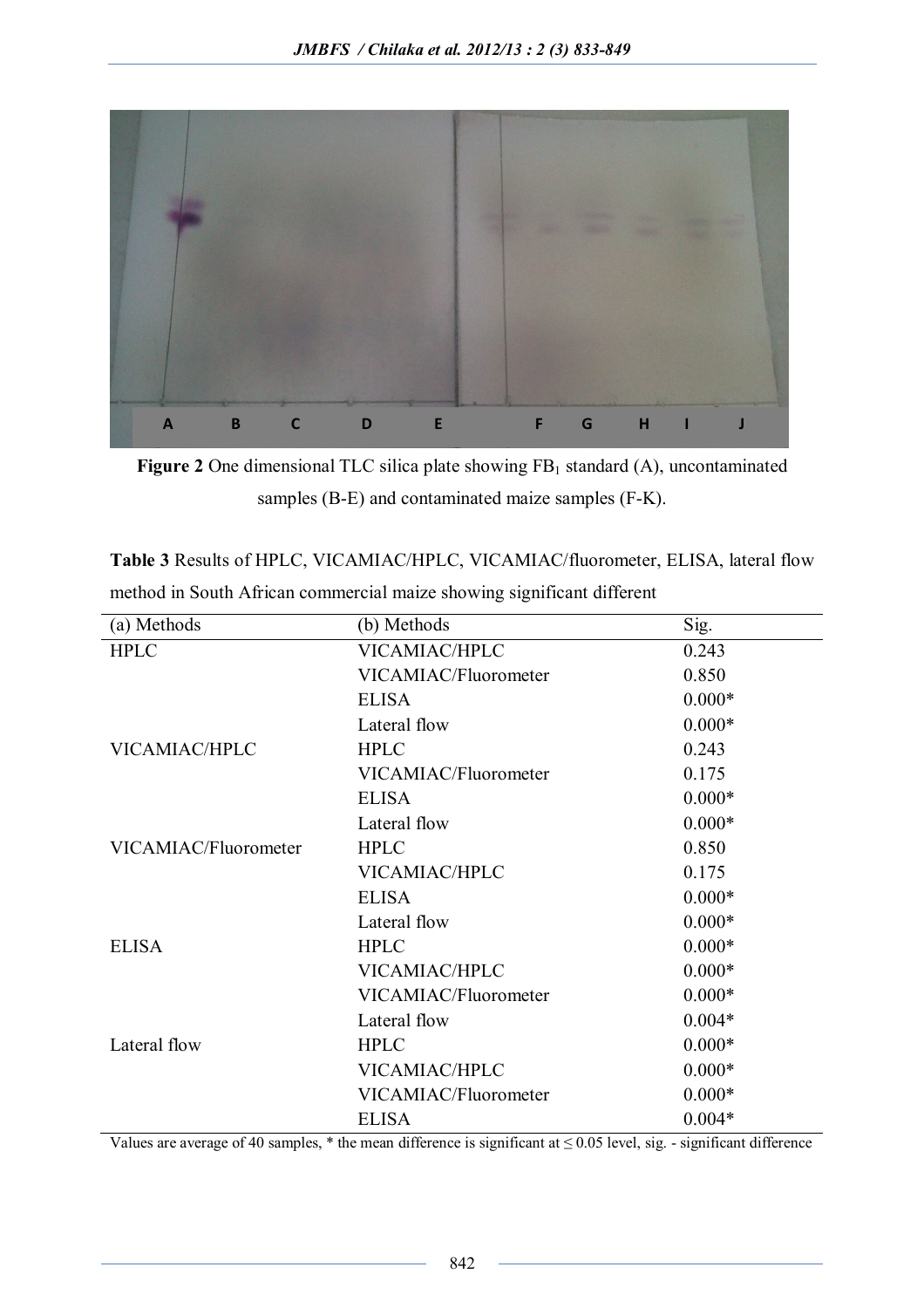

**Figure 3** Linear regression curve (A) HPLC versus VICAMIAC/Fluorometer ( $r = 0.764$ ), (B) HPLC versus VICAMIAC/HPLC  $(r = 0.503)$ ,  $(C)$  HPLC versus ELISA  $(r = 0.223)$  and  $(D)$ HPLC versus lateral flow method  $(r = 0.824)$ 

## **DISCUSSION**

The present study showed high contamination of South African commercial maize with fumonisins  $(FB_1, FB_2, and FB_3)$ . Such studies on maize and maize-based products from South Africa and other parts of the world have been reported **(Sydenham** *et al***., 1990; Rheeder** *et al***., 1992; Shephard** *et al***., 2000)**. Studies in South Africa have associated FB contamination in maize with high incidence rate of human oesophageal and liver cancer **(Sydenham** *et al***., 1991; Ueno** *et al***., 1997)**. High contamination of maize with fumonisins may be attributed to its susceptibility to the principal producers (*F. verticillioides* and *F. proliferatum*) of these toxins **(Sydenham** *et al***., 1990; Dutton, 1996)**. The TLC result showed a lower incidence rate when compared to the other methods (HPLC, VICAMIAC/HPLC, VICAMIAC/fluorometer, ELISA and lateral flow test). This may be attributed to higher detection limit of TLC method (detection limit for FB on TLC: 0.5 mg/g) when compare with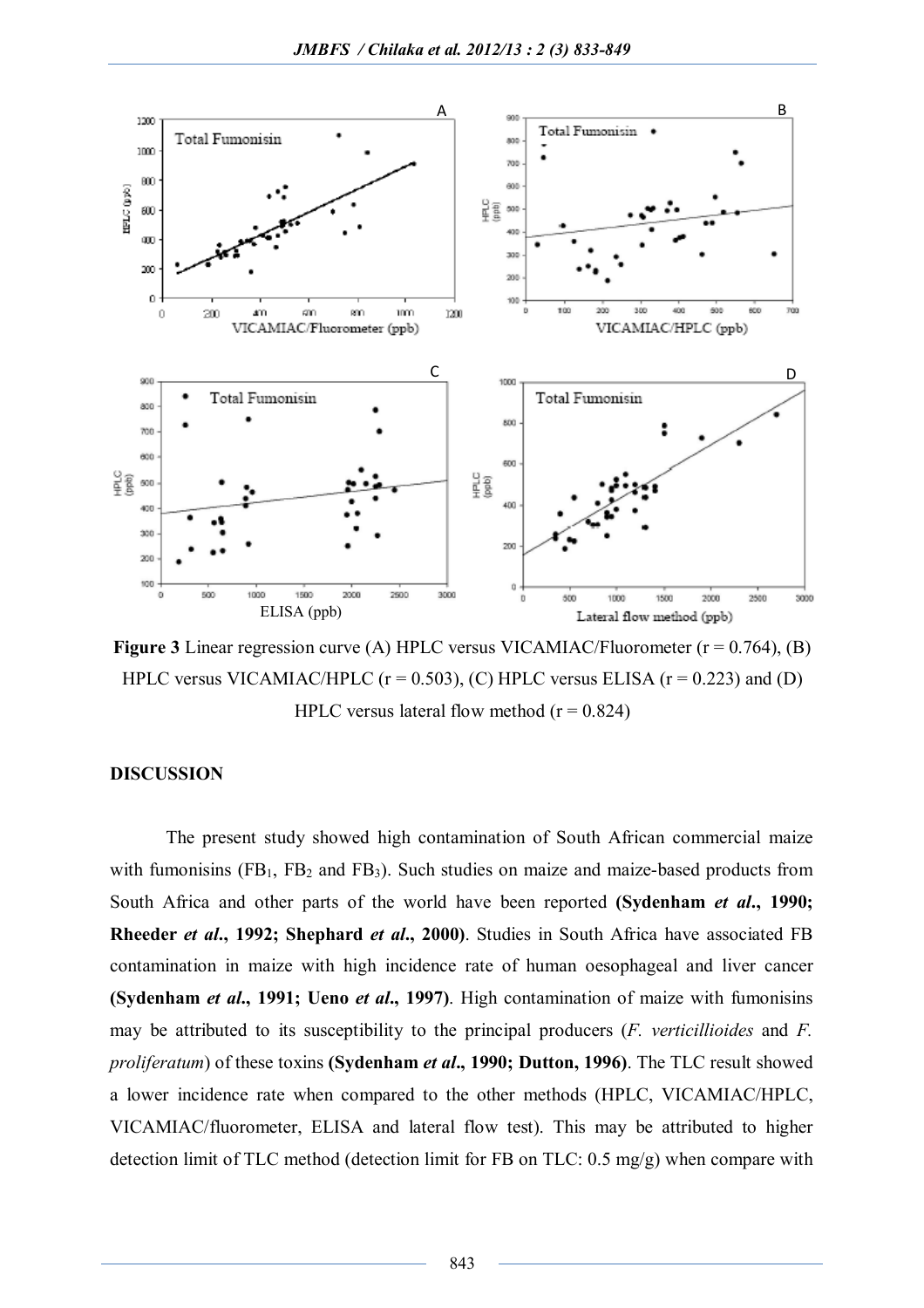the other methods **(Sydenham** *et al***., 1990).** In addition, the percentage variation of the results between TLC and other methods may be attributed to poor sensitivity and precision of TLC **(Pascale and Visconti, 2008)** which is often the reason why TLC is used as a preliminary screening method to confirm the presence of  $FB<sub>1</sub>$  in samples while methods such as HPLC is used to determine the levels of the toxin present in sample.

High performance liquid chromatography and VICAM methods (VICAMIAC/HPLC and VICAMIAC/fluorometer) results showed no significant difference. This result is in agreement with previously reported data by **Meister (1999)** using SAX cartridges and immuno-affinity column on maize and maize products. **Nilufer and Boyacioglu (2002)** also reported a similar correlation  $(r = 0.978)$  in their study between HPLC and fluorometer method. However, there was a significant difference  $(P < 0.05)$  between HPLC, ELISA and Lateral flow results in the present study. The ELISA and Lateral flow results showed high fumonisins  $(FB_1 + FB_2 + FB_3)$  contamination in maize samples when compared to HPLC. Similar variation between HPLC and ELISA was reported by **Pestka** *et al***. (1994)** and **Sydenham** *et al***. (1996)**. The high FB contamination of ELISA and Lateral flow methods could be attributed to cross-reactivity with related mycotoxins as well as matrix interference **(Sydenham** *et al***., 1996; Pascale and Visconti, 2008; Molinelli** *et al***., 2009)** since sample clean-up procedure was not inclusive in ELISA and lateral flow extraction methods. **Sharman and Gilbert (1991)** reported the importance of immuno-affinity clean-up procedure in aflatoxin analysis, which not only gave clean extracts but removed the interfering substances and also ease aflatoxin determination. Furthermore, the extraction solvent may also affect the performance of the immunoassay. **Molinelli** *et al***. (2009)** and **Anfossi** *et al***. (2010)** observed that the use of organic solvents such as aqueous methanol led to co-extraction of fatty materials in the samples which may interfere in the assay. This factor may have contributed to high levels of FB obtained in ELISA and Lateral flow method since extraction solvent was methanol. In addition, it has been reported that some antibodies take longer time to equilibrate and failure to attend to the equilibration stage may lead to variation in the results **(Meneely** *et al***., 2011)**. This may have contributed to the variation observed between the methods, HPLC, VICAM methods, ELISA and lateral flow method.

Another possible explanation for the low FB values in the maize samples on HPLC and VICAM methods, as compared to ELISA and lateral flow methods could be due to the limited capacity of the immuno-affinity columns. Immuno-affinity column has specific capacity and in the case of highly contaminated samples, it may be saturated with the antibody binding and this may lead to loss of some toxins resulting in lower concentrations in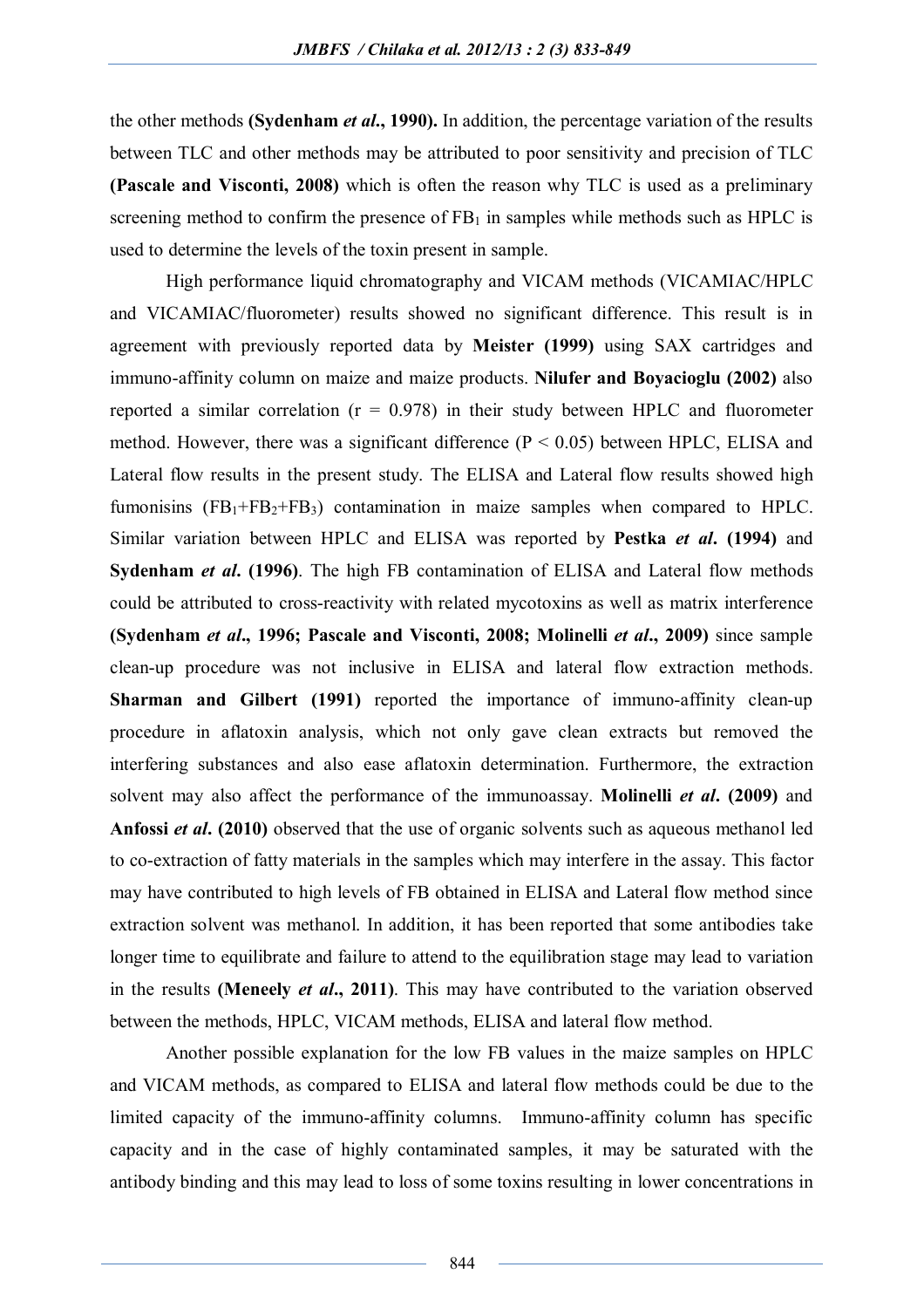the samples **(Shephard, 1998; Cigic and Prosen, 2009)**. Furthermore, **Molinie** *et al***. (2005)**  reported recoveries rate as low as 54.4 % for FB which arose during the purification of the samples through the immuno-affinity columns. They concluded that some unknown coextractants may have blocked the antibody sites thereby reducing the trapping efficiency for FB.

There was high correlation between the HPLC and VICAM method. This may be attributed to the clean-up procedure that was carried out on the extracts used for these analyses. Recovery values were calculated in triplicates to determine the accuracy of the method. HPLC gave the highest recovery rate followed with the VICAMIAC/fluorometer and VICAMIAC/HPLC which may be attributed to the clean-up procedure which agrees with the previous report on FB in animal feeds from South Africa **(Mwanza, 2007)**. However, an advantage of HPLC over fluorometer is that HPLC method gives the concentration of individual FB  $(FB_1, FB_2, and FB_3)$  as seen in this study while VICAM/fluorometer gave the total FB. On the other hand, HPLC and ELISA showed low correlation  $(r = 0.223)$ . Further analysis was done using ELISA on spiked samples to determine the percentage recovery and the result obtained gave 50 % recovery. The low recovery in this study is not in agreement with the previous study by **Ueno** *et al***. (1997)**. The variation may be attributed to the method of analysis used in their work. On the other hand, the linear regression analysis between HPLC and lateral flow method yielded a good correlation. Such correlation has been reported between LC-MS/MS and lateral flow method for FB detection in raw maize and maize products **(Anfossi** *et al***., 2010)**. Furthermore, a study by **Molinelli** *et al***. (2009)** reported the recovery efficacy on lateral flow method similar to what was observed in this study (85 %). The authors determined the extraction efficiencies using different solvent ratio, methanol/water (60:40, 70:30, 80:20, v/v) on lateral flow assay. The recoveries of the assay ranged from 79.8 - 80.3 % and were further confirmed by LC-MS/MS method.

**Pascale and Visconti (2008)** reported that ELISA and lateral flow method are easy methods of analyses with inexpensive equipment, simple sample preparation, easy to used and rapid and can be used in the field for easy monitoring. On the other hand, the VICAM methods requires clean up procedure and derivatization, need for expensive equipments such as HPLC or fluorometer for quantification of the mycotoxin and specialist expertise. Due to the high values (almost double the results of HPLC and the VICAM method) of the result obtained from ELISA and lateral flow method in the present study, it can be concluded that these methods (ELISA and lateral flow method) are better used as screening method considering their rapid, easy application and require no expert to operate. However an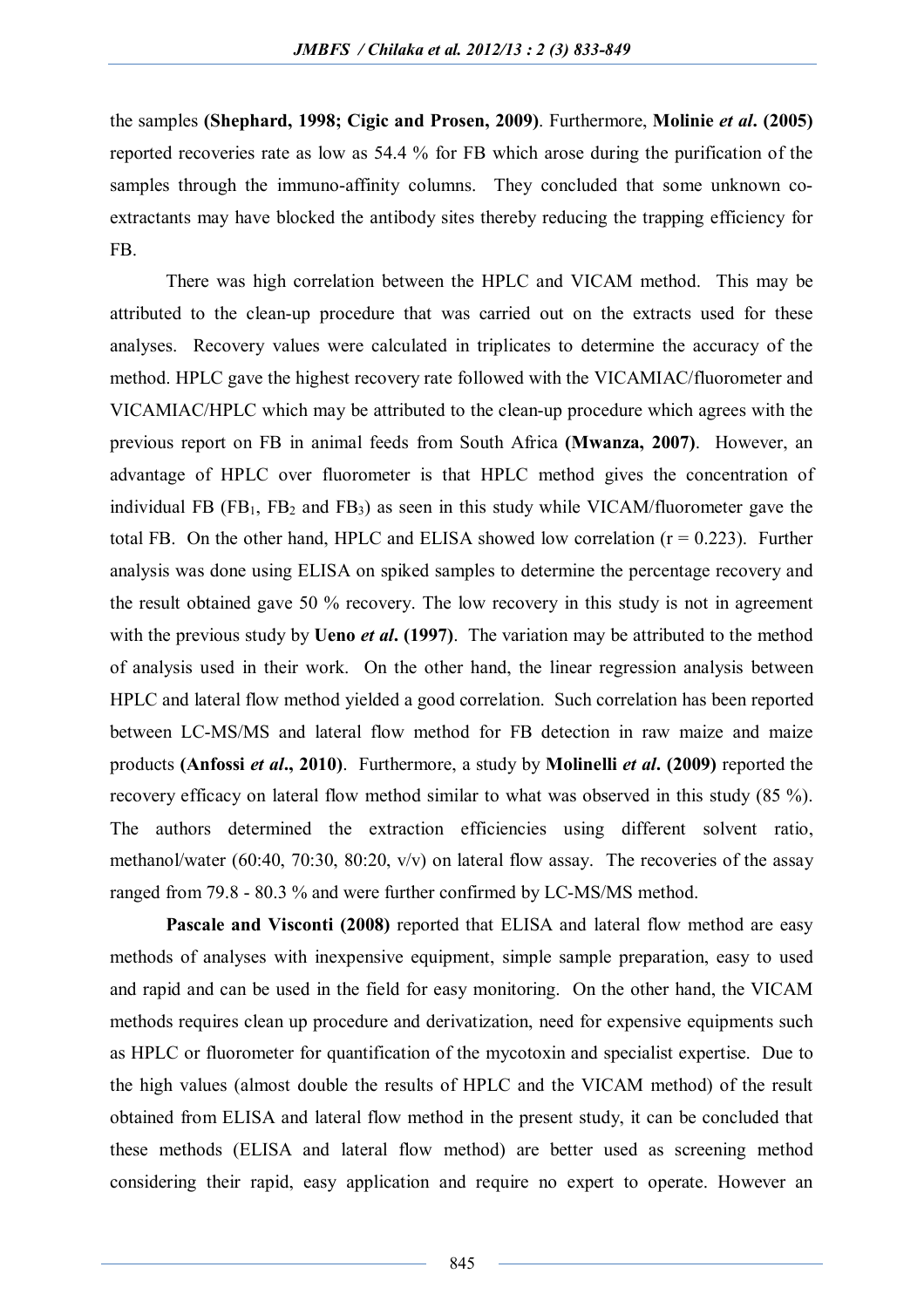immunoaffinity column clean-up step may be incorporated in the extraction procedure of ELISA and Lateral flow method to eliminate matrix interference, and give more reliable and accurate result compare to HPLC.

**Acknowledgments:** University of Johannesburg, South Africa is greatly acknowledged for financing this research. The contribution of the members of Food, Environment and Health Research Group and Department of Food Technology, University of Johannesburg, South Africa are highly appreciated. We also thank the feed companies in South Africa for providing us with the maize.

## **REFERENCES**

ANFOSSI, L. – CALDERARA, M. – BAGGIANI, C. – GIOVANNOLI, C. – ARLETTI, E. GIRAUDI, G. 2010. Development and application of a quantitative lateral flow immunoassay for fumonisins in maize. In *Analytica Chimica Acta,* vol. 682, no. 1-2, 2010, p. 104-109.

BENNETT, G. A. – RICHARD, J. L. 1994. Liquid chromatographic method for analysis of the naphthalene dicarboxaldehyde derivative of fumonisins. In *Journal of the Association of Official Analytical Chemists International,* vol. 77, no. 2, 1994, p. 501-106.

BHAT, RV. – SHETTY, PH. – AMRUTH, RP. – SUDERSHAN, RV. 1997. A foodborne disease outbreak due to the consumption of moldy sorghum and maize containing fumonisin mycotoxins. In *Clinical Toxicology,* vol. 35, no. 3, 1997, p. 249-255.

CHU, FS. – LI, GY. 1994. Simultaneous Occurrence of Fumonisin B1 and other mycotoxins in moldy corn collected from the People's Republic of China in regions with high incidences of esophageal cancer. In *Applied and Environmental Microbiology,* vol. 60, no. 3, 1994, p. 847-852.

CIGIĆ, IK. – PROSEN, H. 2009. An overview of conventional and emerging analytical methods for the determination of mycotoxins. In *International Journal of Molecular Sciences,* vol. 10, no. 1, 2009, p. 62-115.

D' MELLO, JPF. – PLACINTA, CM. – MACDONALD, AMC. 1999. *Fusarium* mycotoxins: a review of global implications for animal health, welfare and productivity. In *Animal Feed Science and Technology,* vol. 80, no. 3-4, 1999, p. 183-205.

DE VRIES, JW. – TRUCKSESS, MW. – JACKSON, LS. 2003. Mycotoxins and Food safety*.*  In *Trends Food Science and Technology,* vol. 14, 2003, p. 111-115.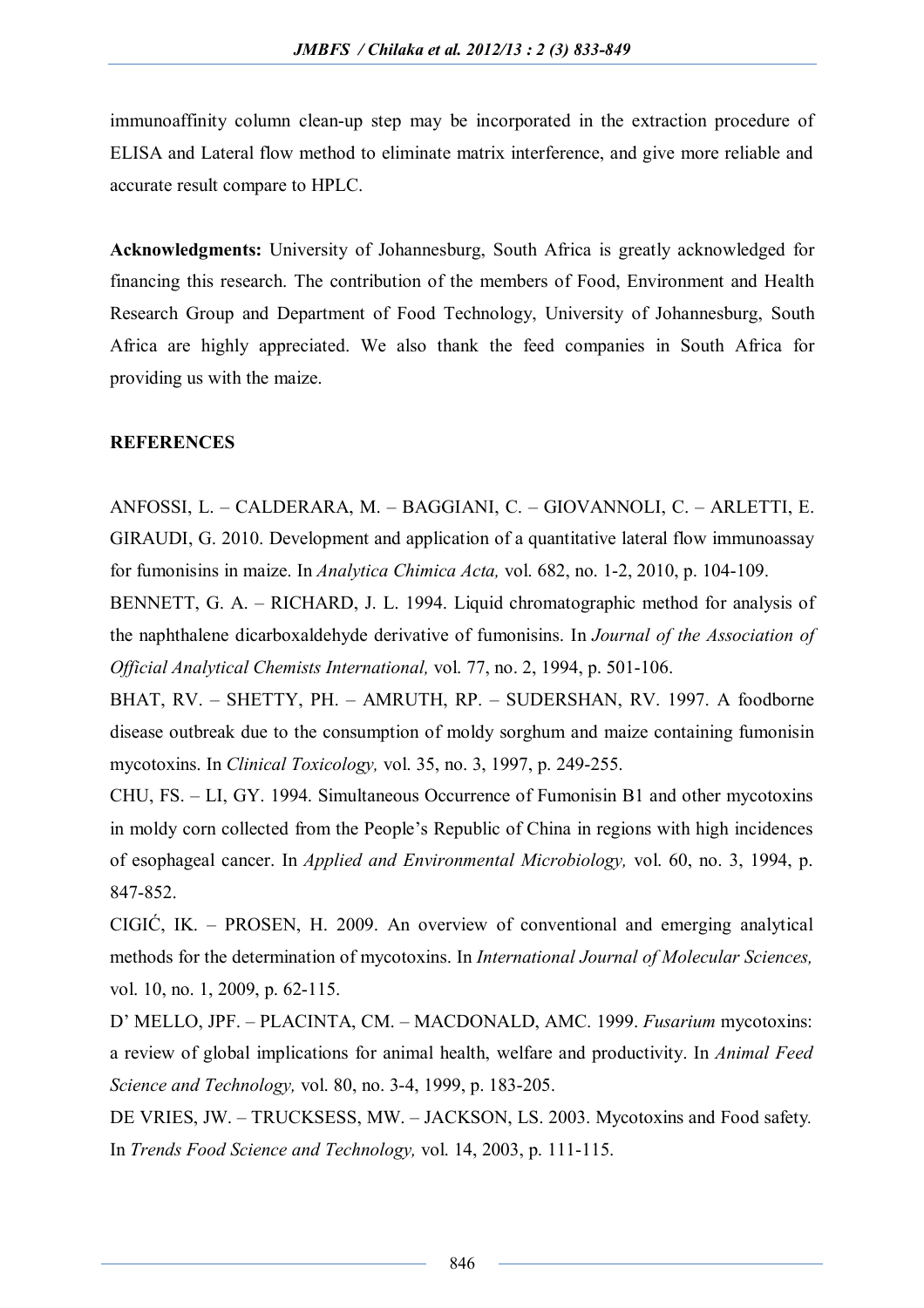DUTTON, MF. 1996. Fumonisins, mycotoxins of increasing importance: Their nature and their effect. In *Pharmacology and Therapeutics,* vol. 70, no. 2, 1996, p. 137-161.

GELDERBLOM, WCA. - ABEL, S. – SMUTS, CM. – MARNEWICK, J. – MARASAS, WFO. – LEMMER, ER. – RAMLJAK, D. 2001. Fumonisin-induced hepatocarcinogenesis: mechanisms related to cancer initiation and promotion. In *Environmental Health Perspectives,* vol. 109, no. 2, 2001, p. 291-299.

HARRISON, LR. – COLVIN, BM. – GREENE, JT. – NEWMAN, LE. – COLE, JR. 1990. Pulmonary oedema and hydrothorax in swine produced by fumonisin  $B_1$ , a toxic metabolite of *Fusarium moniliforme*. In *Journal of Veterinary Diagnostic Investigation,* vol. 2, no. 3, 1990, p. 217-221.

KUSHIRO, M. – ZHENG, Y. – SAGOU, Y. – TANAKA, K. – NAGATA, T. 2007. Liquid chromatographic determination of fumonisins  $B_1$ ,  $B_2$  and  $B_3$  in rice. In *Mycotoxins*, vol. 57, no. 2, 2007, p. 95-104.

MARASAS, WFO. 1996. Fumonisins: history, world-wide occurrence and impact. In *Advances in Experimental Medicine and Biology,* vol. 392, 1996, p. 1-17.

MEISTER, U. 1999. Effect of extraction and extract purification on the measurable fumoni sin content of maize and maize products. Test on the efficiency of acid extraction and use of immunoaffinity columns. in *Mycotoxin Research,* vol. 15, no. 1, 1999, p. 13-23.

MENEELY, JP. - RICCI, F. - VAN EGMOND, HP. – ELLIOTT, CT. 2011. Current methods of analysis for the determination of trichothecene mycotoxins in food. In *Trends in Analytical Chemistry,* vol. 30, no. 2, 2011, p. 192-203.

MISSMER, SA. – SUAREZ, L. – FELKNER, M. – WANG, E. – MERRILL, JR AH. – ROTHMAN, KJ. – HENDRICKS, KA. 2006. Exposure to fumonisins and occurrence of neural tube defects along the Texas-Mexico Border. In *Environmental Health Perspectives,* vol. 114, no. 2, 2006, p. 237-241.

MOLINELLI, A. – GROSSALBER, K. – KRSKA, R. 2009. A rapid lateral flow test for the determination of total type B fumonisins in maize. In *Analytical and Bioanalytical Chemistry,* vol. 395, no. 5, 2009, p. 1309-1316.

MOLINIE, A. – FAUCET, V. – CASTEGNARO, M. - PFOHL-LESZKOWICZ, A. 2005. Analysis of some breakfast cereals on the French market for their contents of ochratoxin A, citrinin and fumonisin B1: development of a method for simultaneous extraction of ochratoxin A and citrinin. In *Food Chemistry,* vol. 92, no. 3, 2005, p. 391-400.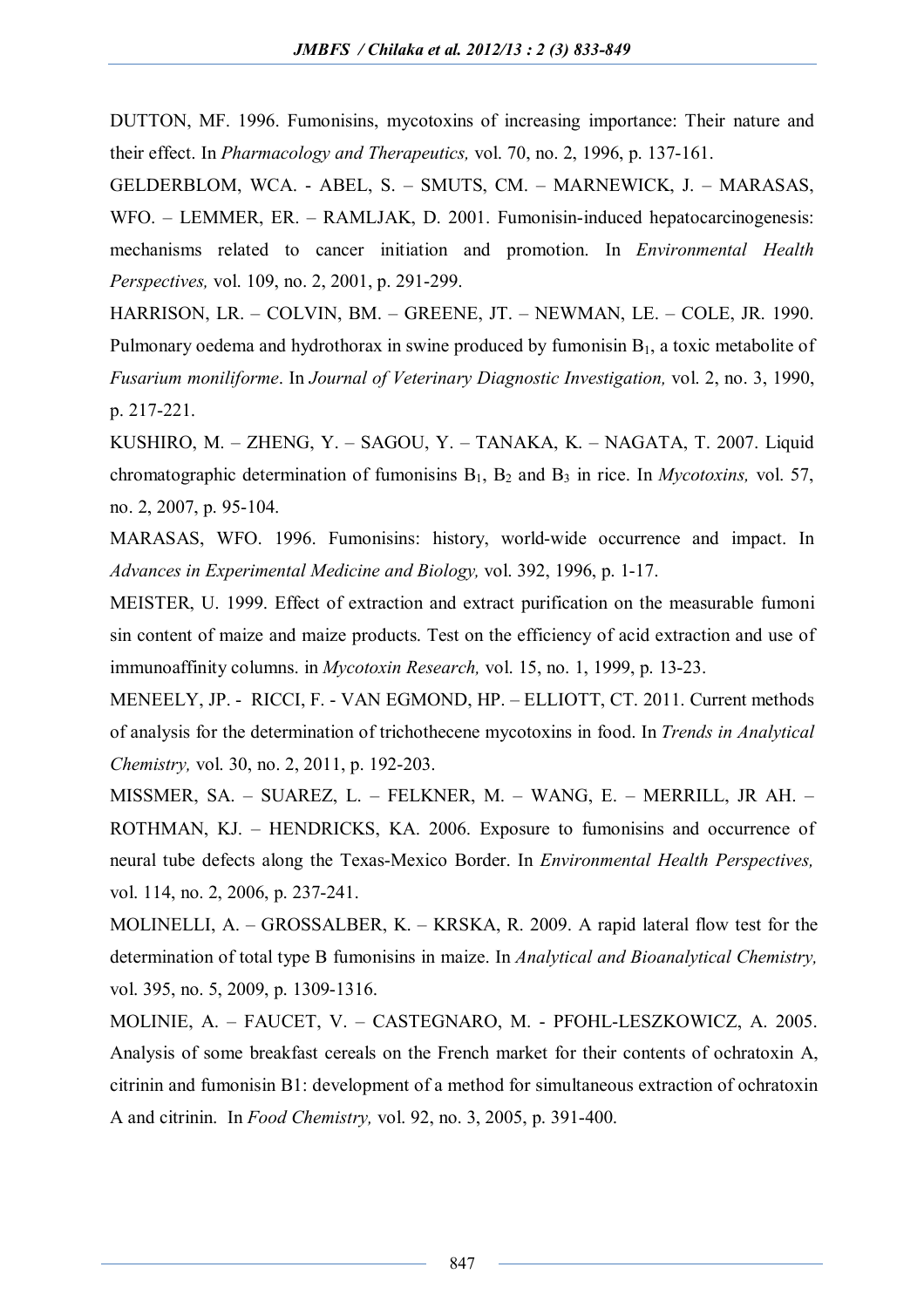MWANZA, M. 2007. An investigation in South African domesticated animals, their products and related health issues with reference to mycotoxins and fungi. Master Dissertation, University of Johannesburg.

NELSON, PE. – DESJARDINS, AE. – PLATTNER, RD. 1993. Fumonisins, mycotoxins produced by *Fusarium* species: Biology, chemistry and significance. In *Annual Review Phytopathology,* vol. 31, 1993, p. 233-252.

NILUFER, D. – BOYACIOGLU, D. 2002. Comparative study of three different methods for the determinationof aflatoxins in tahini. In *Journal of Agricultural and Food Chemistry,* vol. 50, 2002, p. 3375-3379.

PASCALE, M. – VISCONTI, A. 2008. Mycotoxin detection methods. In: Leslie JF, Bandyopadhyay R, Visconti A (eds), *Mycotoxins: Detection Methods, Management, Public Health and Agricultural Trade,* Cromwell Press, UK, p. 165-183.

PESTKA, JJ. - AZCONA-OLIVERA, JI. – PLATTNER, RD. – MINERVINI, F. – DOKO, MB. – VISCONTI, A. 1994. Comparative assessment of fumonisin in grain-based foods by ELISA, GC-MS, and HPLC. In *Journal of Food Protection,* vol. 57, no. 2, 1994, p. 169-172.

RHEEDER, JP. – MARASAS, WFO. – THIEL, PG. – SYDENHAM, EW. – SHEPHARD, GS. - VAN SCHALKWIJK, DJ. 1992. *Fusarium moniliforme* and fumonisins in corn in relation to human esophageal cancer in Transkei. In *Phytopathologia,* vol. 82, no. 3, 1992, p. 353-357.

ROSS, PF. – RICE, LG. – OSWEILER, GD. – NELSON, PE. – RICHARD, JL. – WILSON, TM. 1992. A review and update of animal toxicoses associated with fumonisin-contaminated feeds and production of fumonisins by *Fusarium* isolates. In *Mycopathologia,* vol. 117, no. 1- 2, 1992, p. 109-114.

SHARMAN, M. – GILBERT, MJ. 1991. Automated aflatoxin analysis of food and animal feeds using immunoaffinity column clean-up and high-performance liquid chromatographic determination. In *Journal of Chromatography,* vol. 543, no. 1, 1991, p. 220-225.

SHEPHARD, GS. 1998. Chromatographic determination of fumonisin mycotoxins. In *Journal of Chromatography A,* vol. 815, no.1,1998, p. 31-39.

SHEPHARD, GS. – MARASAS, WFO. – LEGGOTT, NL. – YAZDANPANAH, H. – RAHIMIAN, H. – SAFAVI, N. 2000. Natural occurrence of fumonisins in corn from Iran. In *Journal of Agricultural and Food Chemistry,* vol*.* 48, no. 5, 2000, p. 1860-1864.

SHEPHARD, GS. – THEIL, PG. – STOCKENSTROM, S. – SYDENHAM, EW. 1996. Worldwide survey of fumonisin contamination of corn and corn-based products. In *Journal of the Association of Official Analytical Chemists International,* vol. 79, no. 3, 1996, p. 671-687.